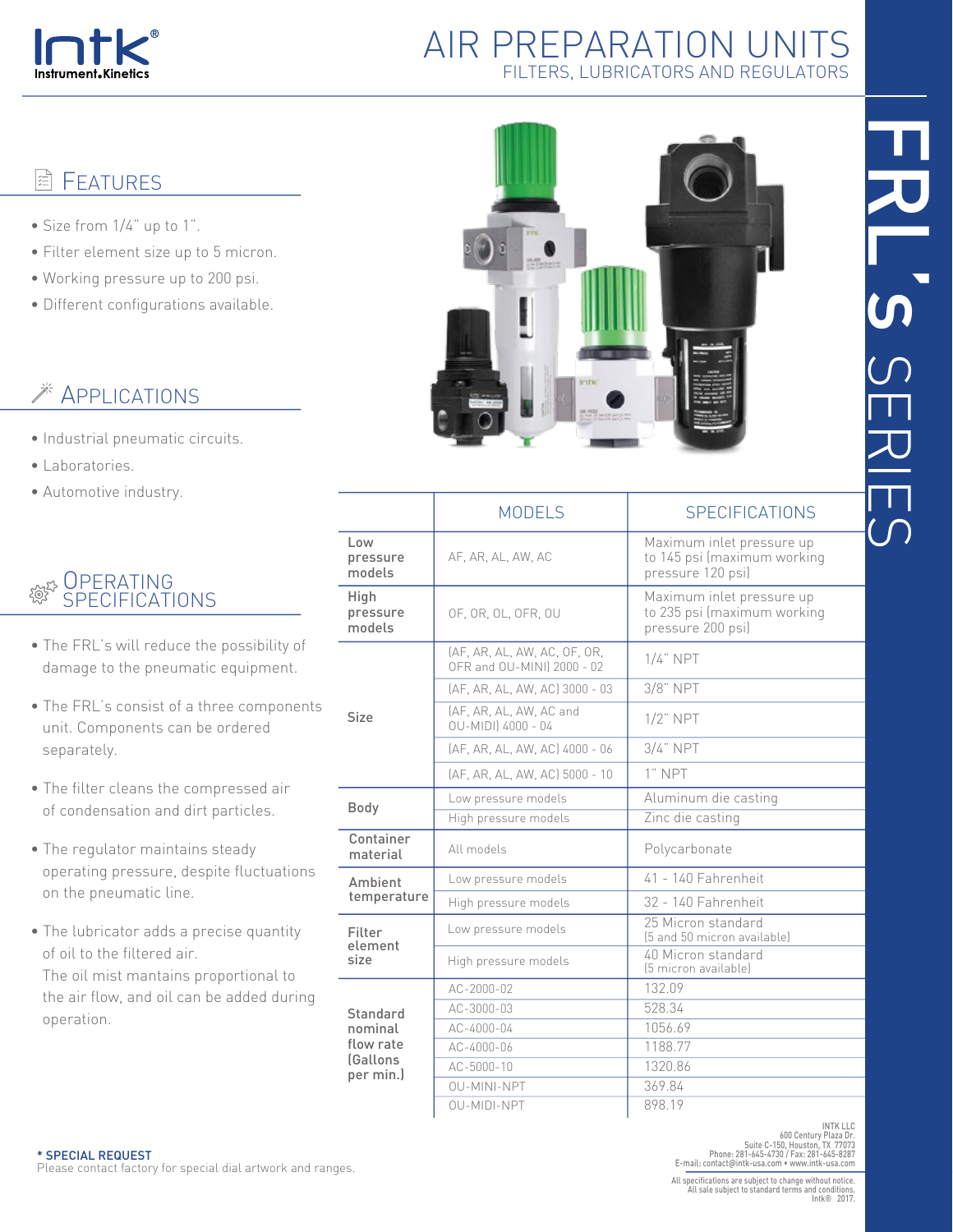

### **⊘ ORDERING INFORMATION**

| <b>LOW PRESSURE</b><br><b>SERIES</b>            | Air Filter<br>AF<br>AR<br>Air Regulator                                                                                              | Air Lubricator<br>AL<br>Air Filter and Regulator<br>AW                                                                                  | AC.                                                  | Three component unit<br>(filter, regulator and lubricator)                                              |  |
|-------------------------------------------------|--------------------------------------------------------------------------------------------------------------------------------------|-----------------------------------------------------------------------------------------------------------------------------------------|------------------------------------------------------|---------------------------------------------------------------------------------------------------------|--|
| <b>HIGH PRESSURE</b><br><b>SERIES</b>           | 0F<br>Air Filter<br>Air Regulator<br>0R                                                                                              | 0L<br>Air Lubricator<br>Air Filter and Regulator<br>0FR                                                                                 | OU.                                                  | Three component unit<br>(filter, regulator and lubricator)                                              |  |
| <b>CONNECTION SIZE</b><br>(LOW PRESSURE SERIES) | $1/4$ " NPT<br>$2000 - 02$<br>3/8" NPT<br>$3000 - 03$<br>$1/2$ " NPT<br>4000-04                                                      | $3/4$ " NPT<br>4000-06<br>1" NPT<br>5000-10                                                                                             | <b>CONNECTION SIZE</b><br>(HIGH PRESSURE SERIES)     | $1/4$ " NPT<br><b>MINI</b><br>$1/2$ " NPT<br><b>MIDI</b>                                                |  |
| FILTER ELEMENT SIZE<br>(LOW PRESSURE MODELS)    | 25 Micron standard (5 and 50 micron available)                                                                                       |                                                                                                                                         | FILTER ELEMENT SIZE<br><b>IHIGH PRESSURE MODELSI</b> | 40 Micron standard<br>(5 micron available)                                                              |  |
| <b>ACCESSORIES</b><br>(LOW PRESSURE SERIES)     | IBRA14<br>1/4" Bracket<br>IBRA38<br>3/8" Bracket<br>1/2" Bracket<br>IBRA12<br>3/4" Bracket<br>IBRA34<br><b>IBRA100</b><br>1" Bracket | 02D<br>(Self-draining<br>for $1/4$ "only)<br>04D<br>(Self-draining<br>for $1/2$ "only)<br>G <sub>1</sub><br>$160$ psi<br>pressure gauge | <b>ACCESSORIES</b><br>(HIGH PRESSURE SERIES)         | IBRA38MINI<br>3/8" Bracket<br>3/4" Bracket<br>IBRA34MIDI<br>200 psi<br>G <sub>2</sub><br>pressure gauge |  |
| <b>EXAMPLE</b>                                  |                                                                                                                                      | • Select filter element size <b>construction</b> and the construction of the Select filter on<br>• Accessories                          | G1                                                   | AC-4000-04-25-G1                                                                                        |  |

### OUTLINE DIMENSIONS

### LOW PRESSURE - FILTERS

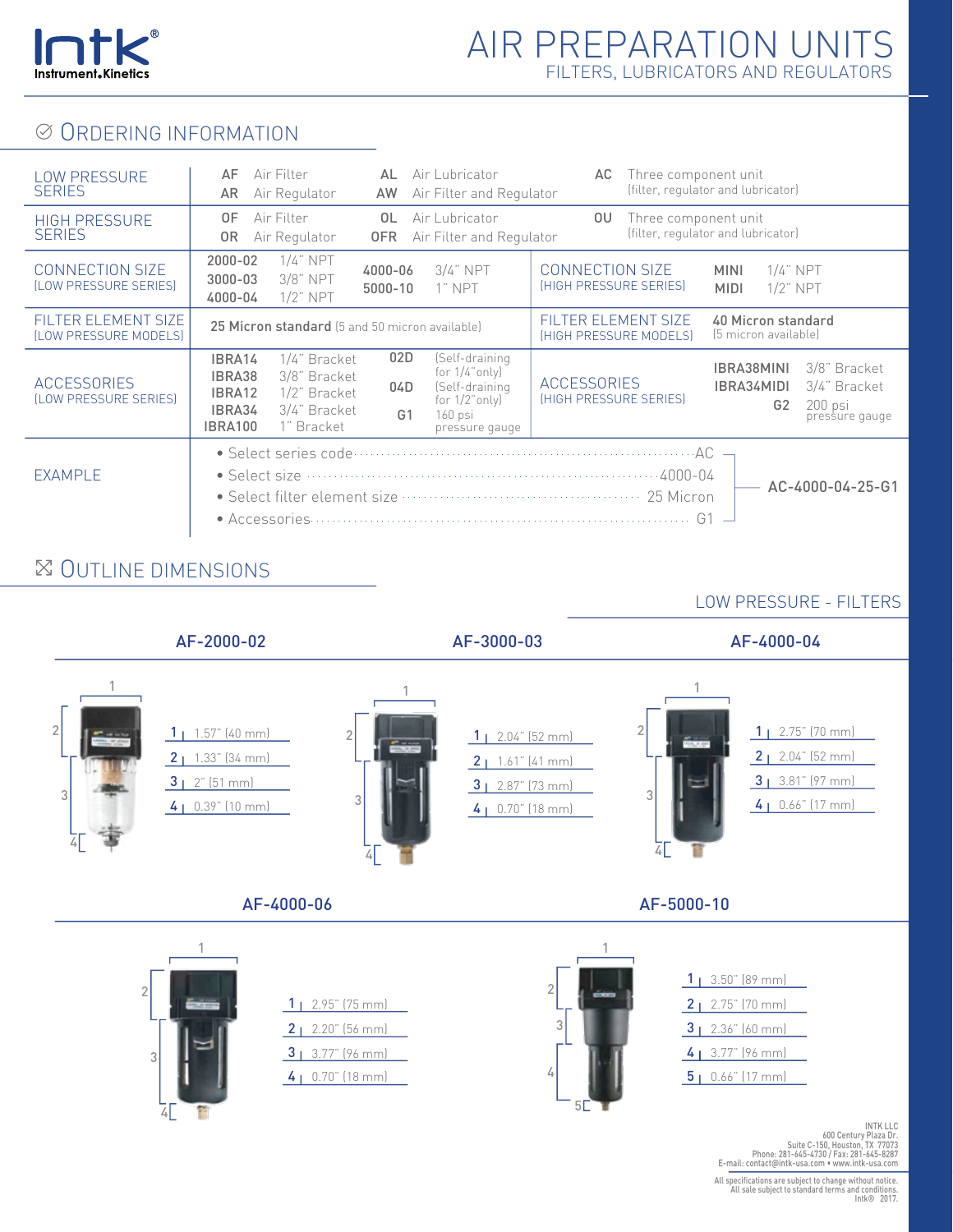

LOW PRESSURE - REGULATORS

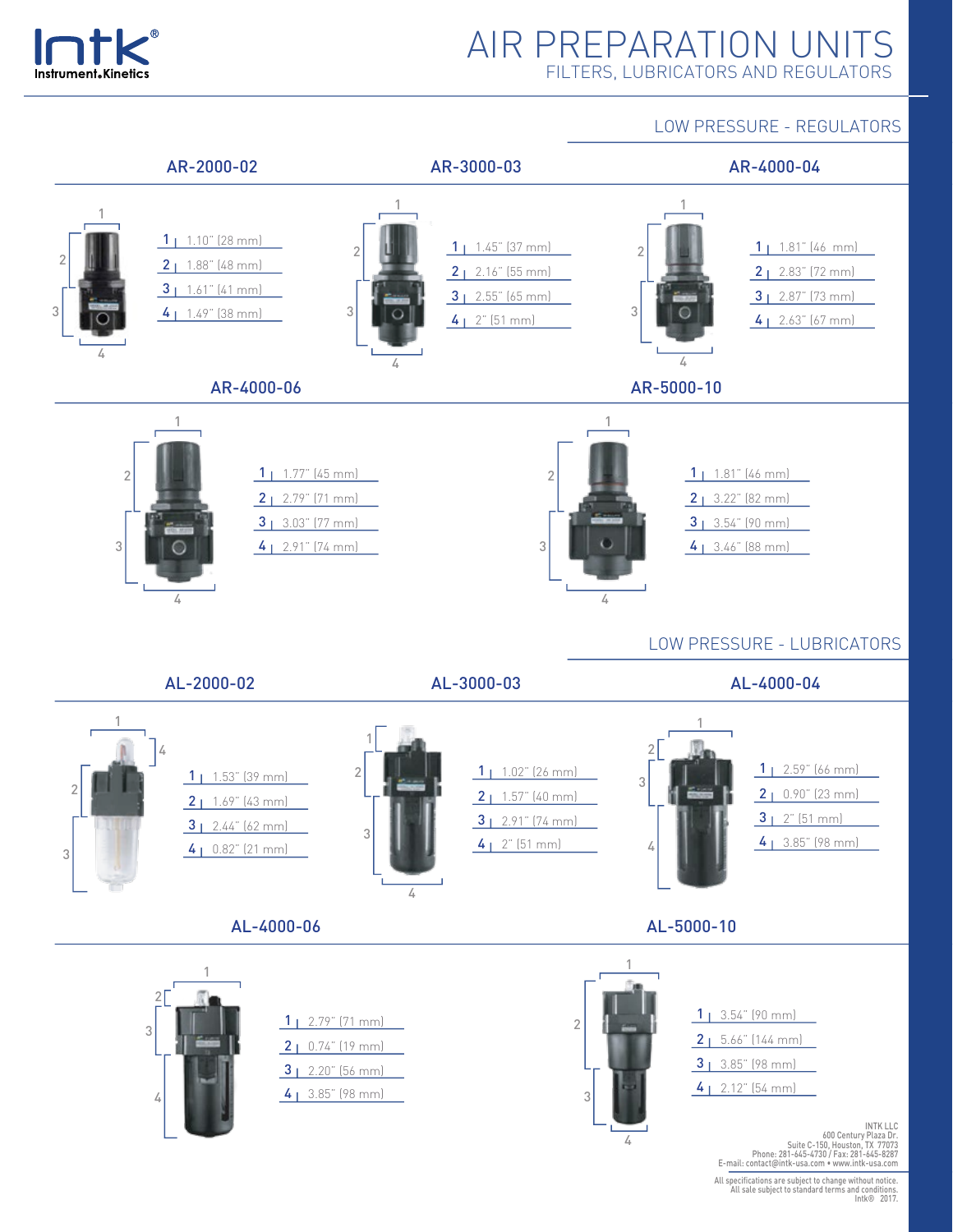

#### LOW PRESSURE - REGULATOR FILTER